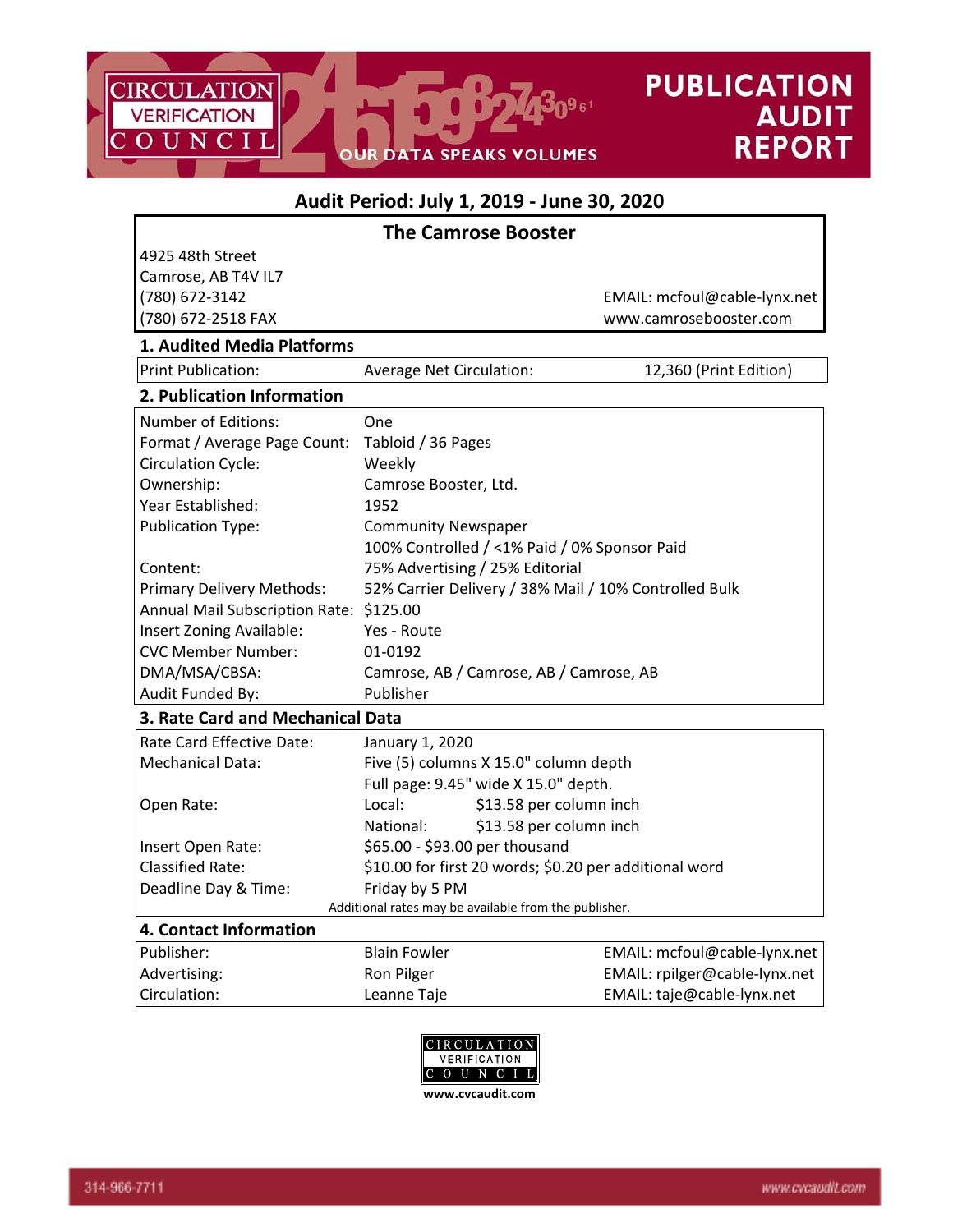**5. Audited Circulation, Distribution and Net Press Averages ‐ Print Edition**

 $169$ 

| <b>Tuesday</b><br>CVC Account Number: 01-0192 | <b>The Camrose Booster</b><br>Camrose, AB |
|-----------------------------------------------|-------------------------------------------|
| <b>Audit Period Summary</b>                   |                                           |
| <b>Average Net Circulation</b><br>$(5-H)$     | 12,360                                    |
| <b>Average Gross Distribution</b><br>$(5-F)$  | 12,484                                    |
| Average Net Press Run<br>$(5-A)$              | 12,577                                    |
| <b>Audit Period Detail</b>                    |                                           |
| A. Average Net Press Run                      | 12,577                                    |
| B. Office / File                              | 93                                        |
| C. Controlled Distribution                    |                                           |
| 1. Carrier Delivery                           | 6,503                                     |
| 2. Bulk Delivery / Demand Distribution        | 1,108                                     |
| 3. Mail                                       | 4,758                                     |
| 4. Requestor Mail                             | 0                                         |
| 5. Waiting Rooms                              | 0                                         |
| 6. Hotels                                     | 0                                         |
| 7. Events, Fairs, Festivals and Trade Shows   | 4                                         |
| 8. Education                                  | 0                                         |
| 9. Restock & Office Service                   | 100                                       |
| <b>Total Average Controlled Distribution</b>  | 12,473                                    |
| <b>Controlled Returns</b>                     | (124)                                     |
| TOTAL AVERAGE CONTROLLED CIRCULATION          | 12,349                                    |
| D. Paid Distribution                          |                                           |
| 1. Carrier Delivery                           | 0                                         |
| 2. Single Copy                                | 0                                         |
| 3. Mail                                       | 11                                        |
| 4. Waiting Room                               | 0                                         |
| 5. Hotels                                     | 0                                         |
| 6. Education                                  | 0                                         |
| 7. Restock & Office Service                   | 0                                         |
| <b>Total Average Paid Distribution</b>        | 11                                        |
| <b>Paid Returns</b>                           | (0)                                       |
| TOTAL AVERAGE PAID CIRCULATION                | 11                                        |
| E. Sponsored / Voluntary Paid Distribution    |                                           |
| 1. Carrier Delivery                           | 0                                         |
| 2. Single Copy                                | 0                                         |
| 3. Mail                                       | 0                                         |
| 4. Waiting Rooms                              | 0                                         |
| 5. Education                                  | 0                                         |
| <b>Total Average Sponsored Distribution</b>   | 0                                         |
| Sponsored Returns                             | (0)                                       |
| TOTAL AVERAGE SPONSORED CIRCULATION           | 0                                         |
| F. Average Gross Distribution                 | 12,484                                    |
| G. Total Unclaimed / Returns                  | $(124)^*$                                 |
| H. Average Net Circulation                    | 12,360                                    |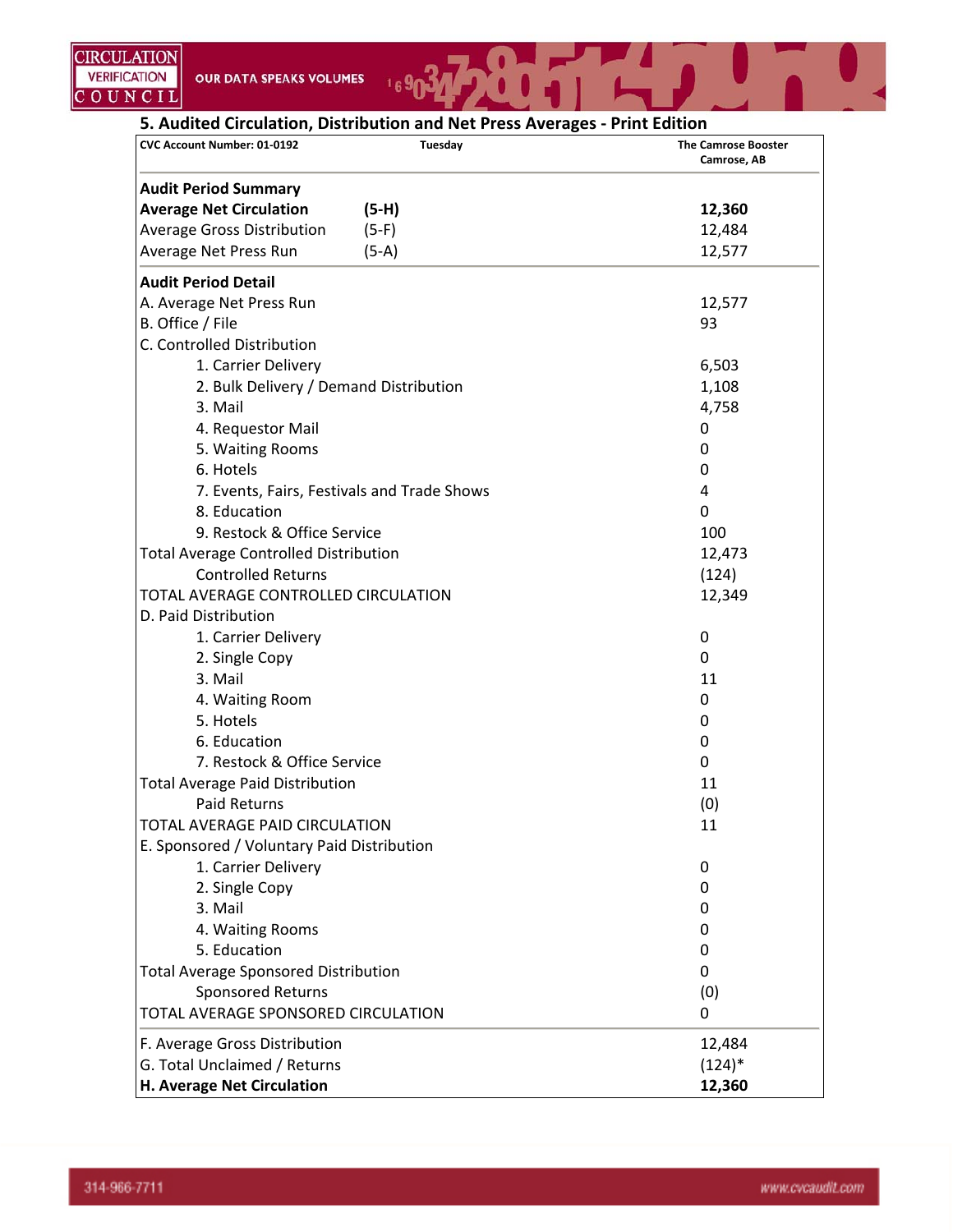**OUR DATA SPEAKS VOLUMES** 

#### **Explanatory – Print**

#### **PARAGRAPH FIVE AUDIT PERIOD SUMMARY**

**AVERAGE NET CIRCULATION:** Average net circulation based on quarterly averages for the audit period indicated. (Total of controlled distribution (C), paid distribution (D), and sponsored distribution (E) minus unclaimed / return (G)). See audit period detail (H). **AVERAGE GROSS DISTRIBUTION**: Average gross distribution based on quarterly averages for the audit period indicated. (Total of

controlled distribution (A), paid distribution (B), and sponsored distribution (C)). See audit period detail (F). **NET PRESS RUN:** Average net press run based on quarterly averages during the audit period indicated. The net press run average does

not include press waste, or start‐up copies. See audit period detail (A).

#### **AUDIT PERIOD DETAIL**

**A. 1. NET PRESS RUN:** Average net press run based on quarterly averages during the audit period indicated. The net press run average does not include press waste, or start‐up copies.

**B. 1. OFFICE / FILE**: Undistributed editions maintained by the publisher for office purposes. Office / File editions do not qualify as controlled, paid, or sponsored distribution.

**C. CONTROLLED DISTRIBUTION (NON‐PAID):** Editions distributed by the publisher free of charge.

**1. CARRIER DELIVERY**: Editions delivered by private carrier to single family residences, and/or multi‐ family residences, and/or businesses.

**2. CONTROLLED BULK / DEMAND DISTRIBUTION:** Editions distributed to newsracks, newsstands, and/or area retail businesses and available to individual readers. Subject to paragraph 5G returns.

**3. MAIL**: Editions delivered by Canada Post mail to single family residences, and/or multi‐family residences, and/or businesses, and/or post office boxes.

**4. REQUESTOR MAIL**: Editions delivered on a requestor basis by Canada Post mail to single family residences, and/or multi‐family residences, and/or businesses, and/or post office boxes. Qualified requestor circulation and other mail permit qualifications are audited by the Canada Post and not determined by CVC.

**5. CONTROLLED WAITING ROOMS**: Editions delivered to the waiting areas of local business and office buildings, including, but not limited to salons, medical and professional offices.

**6. CONTROLLED HOTELS**: Editions distributed to area hotels and available to individual readers. Subject to paragraph 5G returns.

**7. EVENTS, FAIRS, FESTIVALS and TRADE SHOWS**: Editions distributed to attendees and members of conventions, local fairs, festivals, trade shows and available to individual readers. Subject to paragraph 5G returns.

**8. CONTROLLED EDUCATION**: Editions distributed to area schools or educational institutions and available to individual readers. Subject to paragraph 5G returns.

**9. RESTOCK / OFFICE SERVICE**: Editions maintained and distributed by the publisher for restock of newsracks, newsstands, area retail businesses, office deliveries, and advertising purposes during the edition cycle. Subject to paragraph 5G returns.

**CONTROLLED RETURNS**: Edition distributed in the controlled distribution category, returned to the publisher unclaimed during the edition cycle \*(See paragraph 10 for CVC return/unclaimed confirmation.) Publications with greater than 25% returnable source distribution must report returns or unclaimed copies to qualify for net circulation reporting.

**D. PAID DISTRIBUTION**: Editions distributed by the publisher through paid subscription or other monetary exchange with individual readers.

**1. CARRIER DELIVERY**: See C1 for explanation of carrier home delivery. See paragraph 11 for paid reporting analysis.

**2. SINGLE COPY**: Editions distributed to newsracks, newsstands, and/or area retail businesses and available to individual readers.

Subject to paragraph 5G returns. See paragraph 11 for paid reporting analysis. **3. MAIL**: See C3 for explanation of mail distribution. See paragraph 11 for paid reporting analysis.

**4. PAID WAITING ROOMS**: See C5 for explanation of waiting room distribution.

**5. PAID HOTELS**: See C6 for explanation of hotel distribution.

**6. PAID EDUCATION**: See C8 for explanation of educational copy distribution.

**7. RESTOCK / OFFICE SERVICE**: See C9 for explanation of restock and office distribution.

**PAID RETURNS**: See section C: controlled returns for explanation of returns reporting. \*(See paragraph 10 for CVC return/unclaimed confirmation.)

**E. SPONSORED / VOLUNTARY PAID DISTRIBUTION**: Editions distributed by the publisher that are sponsored by a third party monetary exchange or voluntary reader payment system.

**1. CARRIER DELIVERY**: See C1 for explanation of carrier home delivery.

**2. SINGLE COPY**: Editions distributed to newsracks, newsstands, and/or area retail businesses and available to individual readers on a sponsored or voluntary pay basis. Subject to paragraph 5G returns.

**3. MAIL**: See C3 for explanation of mail distribution.

**4. SPONSORED WAITING ROOMS**: See C5 for explanation of waiting room distribution.

**5. SPONSORED EDUCATION**: See C8 for explanation of educational copy distribution.

**6. RESTOCK / OFFICE SERVICE**: See C9 for explanation of restock and office distribution.

**SPONSORED RETURNS**: See section C: controlled returns for explanation of returns reporting \*(See paragraph 10 for CVC return/unclaimed confirmation.)

**F. AVERAGE GROSS DISTRIBUTION**: Average gross distribution based on quarterly averages for the audit period indicated. Total of controlled distribution (A), paid distribution (B), and sponsored distribution (C).

**G. TOTAL UNCLAIMED / RETURNS**: Distributed editions returned to the publisher unsold and/or unclaimed during the edition cycle. \*(See paragraph 10 for CVC return/unclaimed confirmation.)

**H. AVERAGE NET CIRCULATION**: Average net circulation for the audit period indicated. Total of controlled distribution (C), paid distribution (D), and sponsored distribution (E) minus unclaimed / return (G).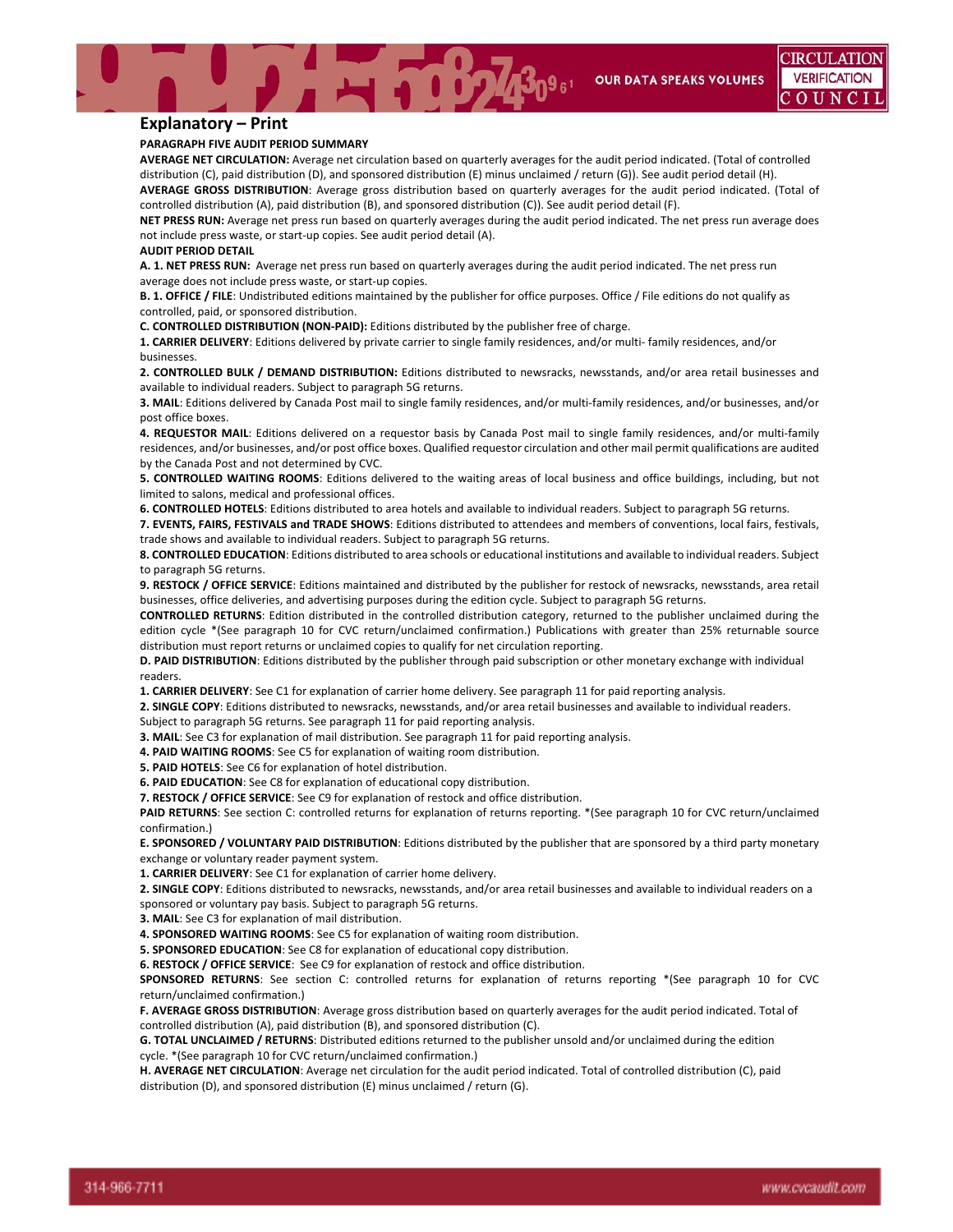## **6. Average Print Circulation History**

| <b>YEAR</b>       | <b>AUDIT SOURCE</b> | Q1     | Q <sub>2</sub> | Q3     | Q4     |
|-------------------|---------------------|--------|----------------|--------|--------|
| 01/01/20-12/31/20 | <b>CVC</b>          | 12,346 | 11,905         |        |        |
| 01/01/19-12/31/19 | <b>CVC</b>          | 12,611 | 12,552         | 12,556 | 12,487 |
| 01/01/18-12/31/18 | <b>CVC</b>          | 12,697 | 12,704         | 12,681 | 12,733 |
| 01/01/17-12/31/17 | <b>CVC</b>          | 12,907 | 12,850         | 12,904 | 12,826 |
| 01/01/16-12/31/16 | <b>CVC</b>          | 12,890 | 12,975         | 13,006 | 12,923 |
| 01/01/15-12/31/15 | <b>CVC</b>          | 13,165 | 13,110         | 13,107 | 13,029 |
| 01/01/14-12/31/14 | <b>CVC</b>          | 13,168 | 13,309         | 13,215 | 13,000 |
| 01/01/13-12/31/13 | <b>CVC</b>          | 13,276 | 13,354         | 13,286 | 13,228 |
| 01/01/12-12/31/12 | <b>CVC</b>          | 13,209 | 13,279         | 13,372 | 13,252 |
| 01/01/11-12/31/11 | <b>CVC</b>          | 13,361 | 13,316         | 13,388 | 13,345 |
| 01/01/10-12/31/10 | <b>CVC</b>          | 13,676 | 13,642         | 13,677 | 13,583 |
| 01/01/05-12/31/09 | Prior CVC           |        |                |        |        |

 $\frac{1}{2}$   $\frac{3}{2}$   $\frac{1}{2}$   $\frac{1}{2}$   $\frac{1}{2}$   $\frac{1}{2}$   $\frac{1}{2}$   $\frac{1}{2}$ 

#### **7. Distribution by Postal Code** (6/30/2020 Edition) Tuesday

| <b>POSTAL</b><br>CODE | CITY / AREA          | <b>PROVINCE</b> | <b>PROVINCE</b> | <b>CARRIER</b><br><b>DELIVERY</b> | CONTROLLED<br><b>BULK / SINGLE</b><br>COPY | <b>MAIL</b> | OFFICE /<br><b>RESTOCK</b> | <b>TOTAL</b> |
|-----------------------|----------------------|-----------------|-----------------|-----------------------------------|--------------------------------------------|-------------|----------------------------|--------------|
| T <sub>4V</sub>       | City of Camrose      | Alberta         | AB              | 6,372                             | 1,118                                      | 645         | 100                        | 8,235        |
| TOB 1AO               | Daysland             | Alberta         | AB              | 0                                 | 45                                         | 330         | 0                          | 375          |
| TOB <sub>1HO</sub>    | Donalda              | Alberta         | AB              | 0                                 | $\mathbf 0$                                | 200         | $\Omega$                   | 200          |
| <b>TOB 1JO</b>        | Edberg               | Alberta         | AB              | 0                                 | $\mathbf 0$                                | 115         | $\mathbf 0$                | 115          |
| TOB <sub>1NO</sub>    | Forestburg           | Alberta         | AB              | 0                                 | $\Omega$                                   | 275         | $\Omega$                   | 275          |
| TOB <sub>1RO</sub>    | Galahad              | Alberta         | AB              | 0                                 | 0                                          | 90          | $\mathbf 0$                | 90           |
| TOB <sub>2AO</sub>    | Heisler              | Alberta         | AB              | 0                                 | $\mathbf 0$                                | 131         | $\mathbf 0$                | 131          |
| <b>TOB 2LO</b>        | Killam               | Alberta         | AB              | 0                                 | 0                                          | 340         | 0                          | 340          |
| <b>TOB 2ZO</b>        | <b>Meeting Creek</b> | Alberta         | AB              | 0                                 | $\mathbf 0$                                | 65          | $\mathbf 0$                | 65           |
| TOB <sub>3</sub> KO   | Kelsey               | Alberta         | AB              | $\Omega$                          | $\Omega$                                   | 50          | $\Omega$                   | 50           |
| TOB 3LO               | New Norway           | Alberta         | AB              | 0                                 | 0                                          | 235         | 0                          | 235          |
| TOB <sub>3MO</sub>    | Kingman              | Alberta         | AB              | 0                                 | $\mathbf 0$                                | 130         | $\mathbf 0$                | 130          |
| TOB <sub>3PO</sub>    | Ohaton               | Alberta         | AB              | 0                                 | $\Omega$                                   | 165         | $\Omega$                   | 165          |
| TOB 3YO               | Rosalind             | Alberta         | AB              | 0                                 | $\mathbf 0$                                | 125         | $\mathbf 0$                | 125          |
| <b>TOB 3ZO</b>        | Round Hill           | Alberta         | AB              | 0                                 | $\Omega$                                   | 70          | $\Omega$                   | 70           |
| TOB <sub>4</sub> CO   | Sedgewick            | Alberta         | AB              | $\boldsymbol{0}$                  | $\mathbf 0$                                | 299         | $\mathbf 0$                | 299          |
| TOB 4HO               | Strome               | Alberta         | AB              | 0                                 | $\Omega$                                   | 155         | $\Omega$                   | 155          |
| TOB <sub>4JO</sub>    | <b>Beaver County</b> | Alberta         | AB              | 0                                 | 30                                         | 268         | $\mathbf 0$                | 298          |
| TOB IMO               | Ferintosh            | Alberta         | AB              | 0                                 | $\mathbf 0$                                | 195         | $\mathbf 0$                | 195          |
| <b>TOB IWO</b>        | Hay Lakes            | Alberta         | AB              | 0                                 | $\mathbf 0$                                | 256         | $\mathbf 0$                | 256          |
| TOB OAO               | Alliance             | Alberta         | AB              | 0                                 | $\mathbf 0$                                | 125         | $\mathbf 0$                | 125          |
| TOB OGO               | Armena               | Alberta         | AB              | 0                                 | $\Omega$                                   | 39          | $\Omega$                   | 39           |
| <b>TOB OJO</b>        | Bawlf                | Alberta         | AB              | 0                                 | 0                                          | 215         | $\mathbf 0$                | 215          |
| TOC OLO               | <b>Bittern Lake</b>  | Alberta         | AB              | $\Omega$                          | $\mathbf 0$                                | 140         | $\mathbf 0$                | 140          |
| <b>TOTAL</b>          |                      |                 |                 | 6,372                             | 1,193                                      | 4,658       | 100                        | 12,323       |

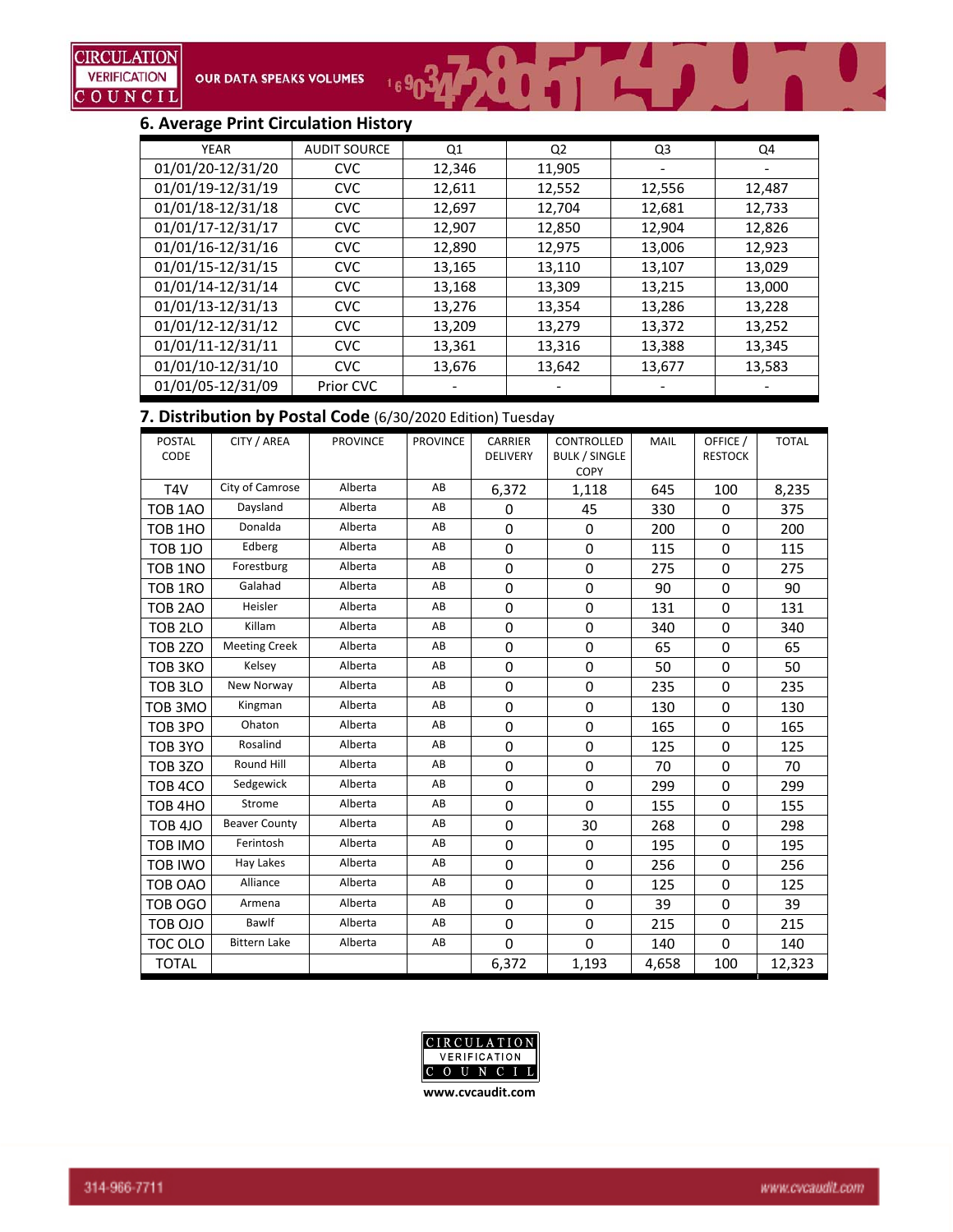### **8. Distribution by Province** (6/30/2020 Edition) Tuesday

| <b>PROVINCE</b> | CITY / AREA          | <b>PROVINCE</b> | CARRIER<br>DELIVERY | CONTROLLED<br><b>BULK / SINGLE</b><br>COPY | <b>MAIL</b> | OFFICE /<br><b>RESTOCK</b> | <b>TOTAL</b> |
|-----------------|----------------------|-----------------|---------------------|--------------------------------------------|-------------|----------------------------|--------------|
| Alberta         | Alliance             | AB              | 6,372               | 1,193                                      | 4,658       | 100                        | 12,323       |
|                 | Armena               |                 |                     |                                            |             |                            |              |
|                 | Bawlf                |                 |                     |                                            |             |                            |              |
|                 | <b>Beaver County</b> |                 |                     |                                            |             |                            |              |
|                 | <b>Bittern Lake</b>  |                 |                     |                                            |             |                            |              |
|                 | City of Camrose      |                 |                     |                                            |             |                            |              |
|                 | Daysland             |                 |                     |                                            |             |                            |              |
|                 | Donalda              |                 |                     |                                            |             |                            |              |
|                 | Edberg               |                 |                     |                                            |             |                            |              |
|                 | Ferintosh            |                 |                     |                                            |             |                            |              |
|                 | Forestburg           |                 |                     |                                            |             |                            |              |
|                 | Galahad              |                 |                     |                                            |             |                            |              |
|                 | Hay Lakes            |                 |                     |                                            |             |                            |              |
|                 | Heisler              |                 |                     |                                            |             |                            |              |
|                 | Kelsey               |                 |                     |                                            |             |                            |              |
|                 | Killam               |                 |                     |                                            |             |                            |              |
|                 | Kingman              |                 |                     |                                            |             |                            |              |
|                 | <b>Meeting Creek</b> |                 |                     |                                            |             |                            |              |
|                 | New Norway           |                 |                     |                                            |             |                            |              |
|                 | Ohaton               |                 |                     |                                            |             |                            |              |
|                 | Rosalind             |                 |                     |                                            |             |                            |              |
|                 | Round Hill           |                 |                     |                                            |             |                            |              |
|                 | Sedgewick            |                 |                     |                                            |             |                            |              |
|                 | Strome               |                 |                     |                                            |             |                            |              |
| <b>TOTAL</b>    |                      |                 | 6,372               | 1,193                                      | 4,658       | 100                        | 12,323       |

**T** 

#### **9. Verification of Distribution – Mail and Carrier Delivery Distribution**

The Camrose Booster reported an average mail distribution of 4,769 during the audit period. Mail distribution is verified through the review of mail statements and/or additional publisher support documents. The Camrose Booster reported an average carrier delivery distribution of 6,503 during the audit period. Carrier delivery is verified through the review of carrier statements and/or additional publisher support documents. The Circulation Verification Council performed a delivery & readership verification in the primary market areas indicated in paragraph nine. Delivery verification is performed using multi‐source methodologies considered necessary under the circumstances of the audit. Delivery verification can include, but is not limited to, residential and cell phone interviews, online surveys, email surveys, in‐person interviews and/or social media surveys. Delivery verification source data can include, but is not limited to, residential phone listings, cell phone exchanges, delivery lists, opt-in email databases, online, and/or social media databases.

**CVC review indicates that a sufficient number of individuals reported that they receive The Camrose Booster on a regular basis to substantiate the publisher's distribution claims. CVC verification confirmsthat 251 of 298 or 84.2% report they regularly read or look through The**

**Camrose Booster.**

\*Households reporting stop delivery requests were excluded from the survey. The Circulation Verification Council estimates that all the information in this text box has a minimum accuracy level of +/‐4%.

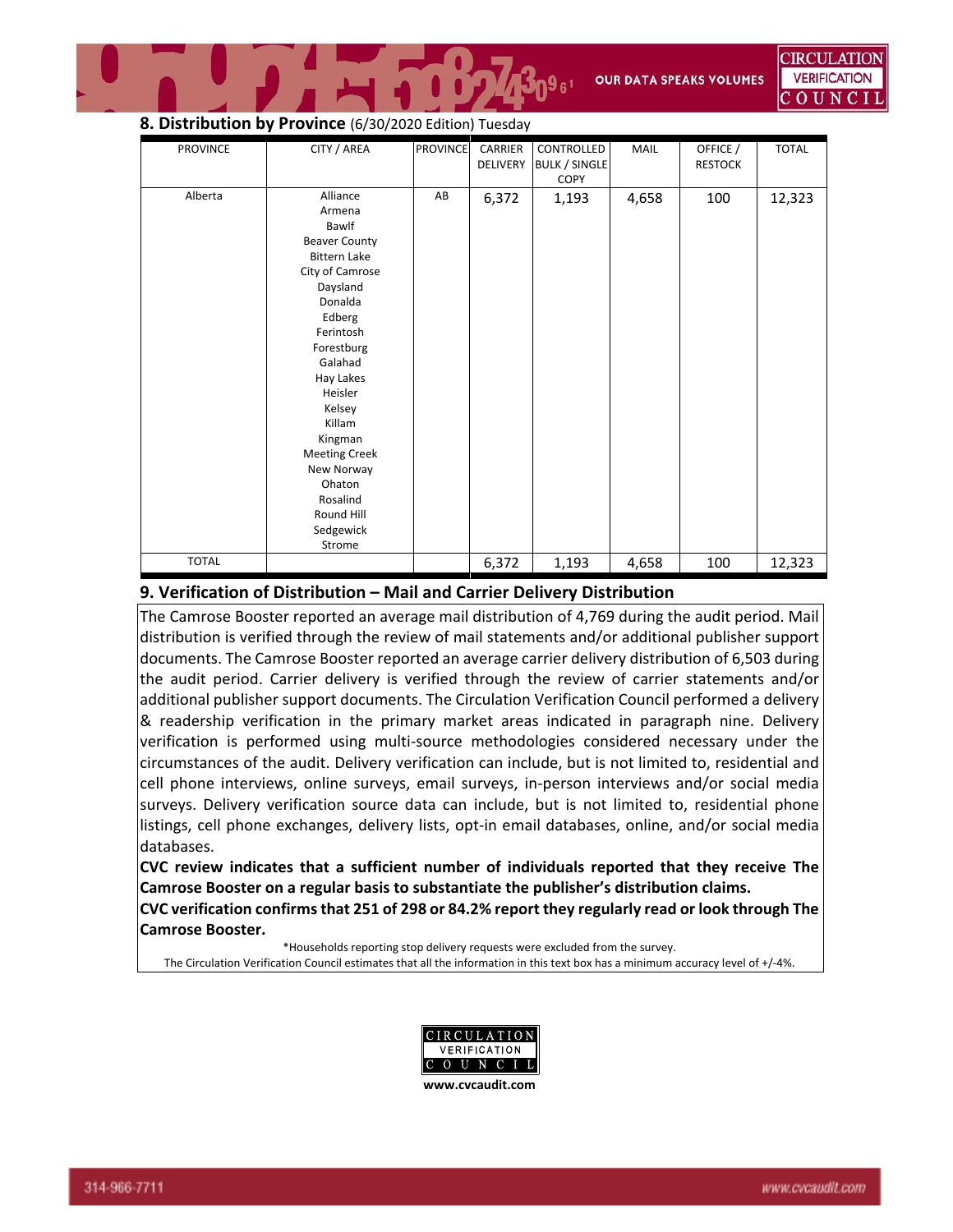**10. Verification of Distribution – Controlled Bulk / Demand Distribution / Single Copy**

The Circulation Verification Council performed delivery verification in the primary market areas indicated in paragraph nine. Delivery verification is performed using multi‐source methodologies considered necessary under the circumstances of the audit. Delivery verification can include, but is not limited to, on-site verification, business phone verification, online, email, and/or social media contact. Delivery verification source data can include, but is not limited to, business and cell phone listings, delivery lists, opt-in email, online, and/or social media databases. Circulation Verification Council performed the delivery verification from locations chosen randomly from the publication's delivery list(s).

**CVC verification substantiates The Camrose Booster's claim of 124 returnable source distributed editions returned to the publisher unclaimed after the edition cycle.**

| <b>CARRIER DELIVERY</b>     | Basic Rates: N/A                |
|-----------------------------|---------------------------------|
|                             | AVERAGE NUMBER OF SUBSCRIPTIONS |
| <b>Full Basic Rate</b>      | O                               |
| <b>MAIL</b>                 | Basic Rates: \$125.00 / 1-Year  |
|                             | AVERAGE NUMBER OF SUBSCRIPTIONS |
| <b>Full Basic Rate</b>      | 11                              |
| Over 75% of basic rate      | 0                               |
| Over 50% of basic rate      | 0                               |
| Over 25% of basic rate      | 0                               |
| 1%-24% of basic rate        | 0                               |
| Less than 1% of basic rate* | 0                               |
| <b>SPONSORED</b>            | Basic Rates: N/A                |
|                             | AVERAGE NUMBER OF SUBSCRIPTIONS |
| <b>Full Basic Rate</b>      | 0                               |
| <b>SINGLE COPY</b>          | <b>COVER PRICE: N/A</b>         |
|                             | AVERAGE WHOLESALE RATE: N/A     |

#### **11. Paid Reporting Analysis**

**12. Optional Digital Reporting** ‐ **Not Reported** 

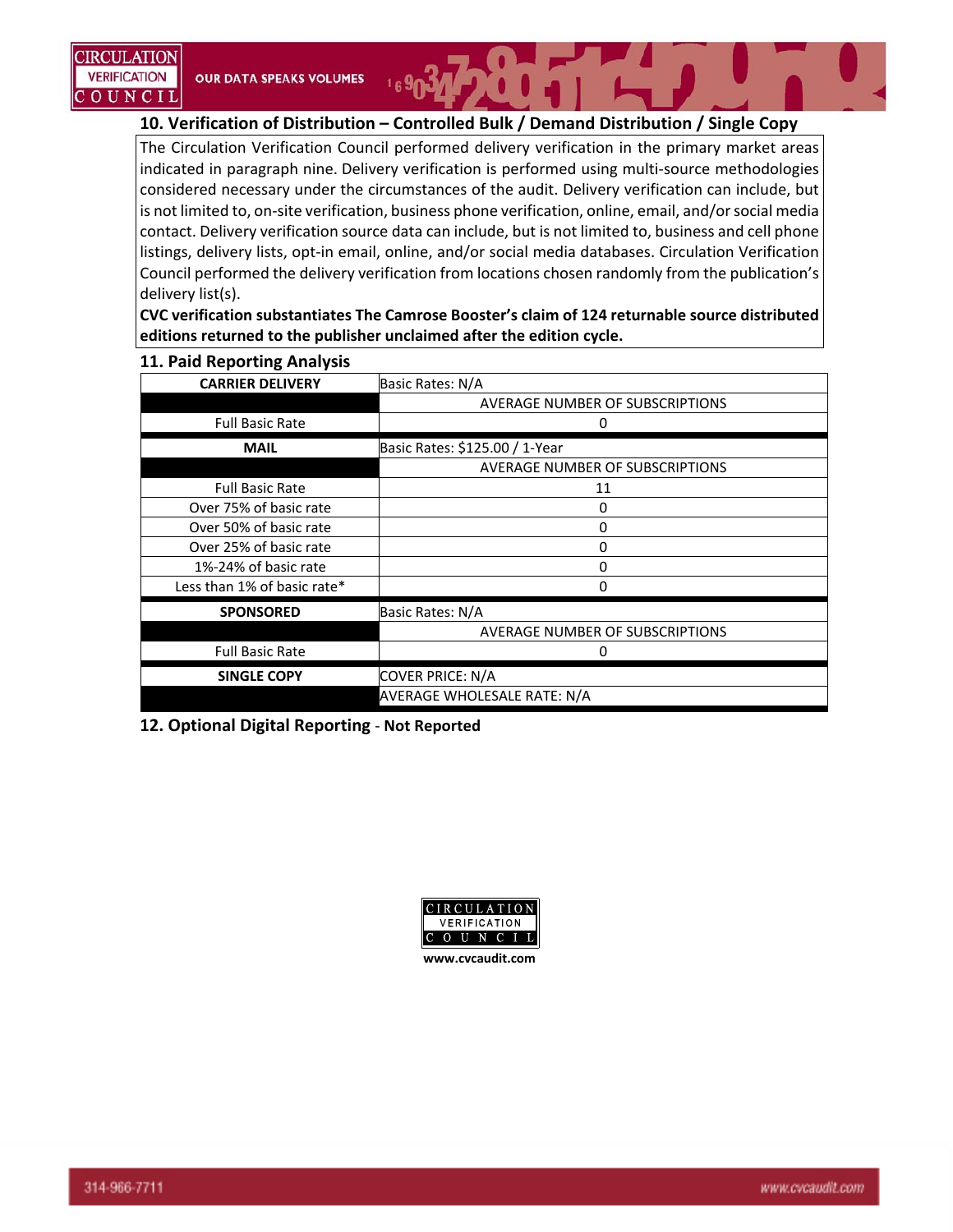**OUR DATA SPEAKS VOLUMES** 

### **13. Council Audit Statement**

Circulation Verification Council (CVC) reviewed the printing, distribution, circulation, technology, and general business records of this publication for the purpose of compiling this information. The review was completed using Council audit procedures considered necessary under the circumstances of the audit in compliance with CVC Rules and Regulations. In our opinion, this report fairly and accurately represents the publication's printing, distribution, circulation, and technology reporting, if applicable, for the period indicated. The publication has sworn that the information presented for this audit reporting is accurate and supplied CVC with general business records substantiating the information under audit review. This report is released subject to the provisions of the CVC Rules & Regulations which are hereby incorporated by reference. CVC Rules & Regulations may be amended from time to time without notice at the sole discretion of CVC. In no event shall CVC be liable for indirect, incidental, consequential, special, or punitive damages, or damages for lost profits, lost income, or lost savings arising by negligence, intended conduct, breach of contract, or otherwise. CVC reports and data are released for the sole use of advertising purchase evaluations and any use for valuations or determination of value is strictly prohibited. CVC reports may not be used for USPS requestor or other permit qualifications. This report is subject to copyright laws and may only be reproduced by the publisher.

**RODOMB** 



# **The current status of this report expires September 30, 2021.**

If this report is presented after September 30, 2021 please call the toll-free number listed below.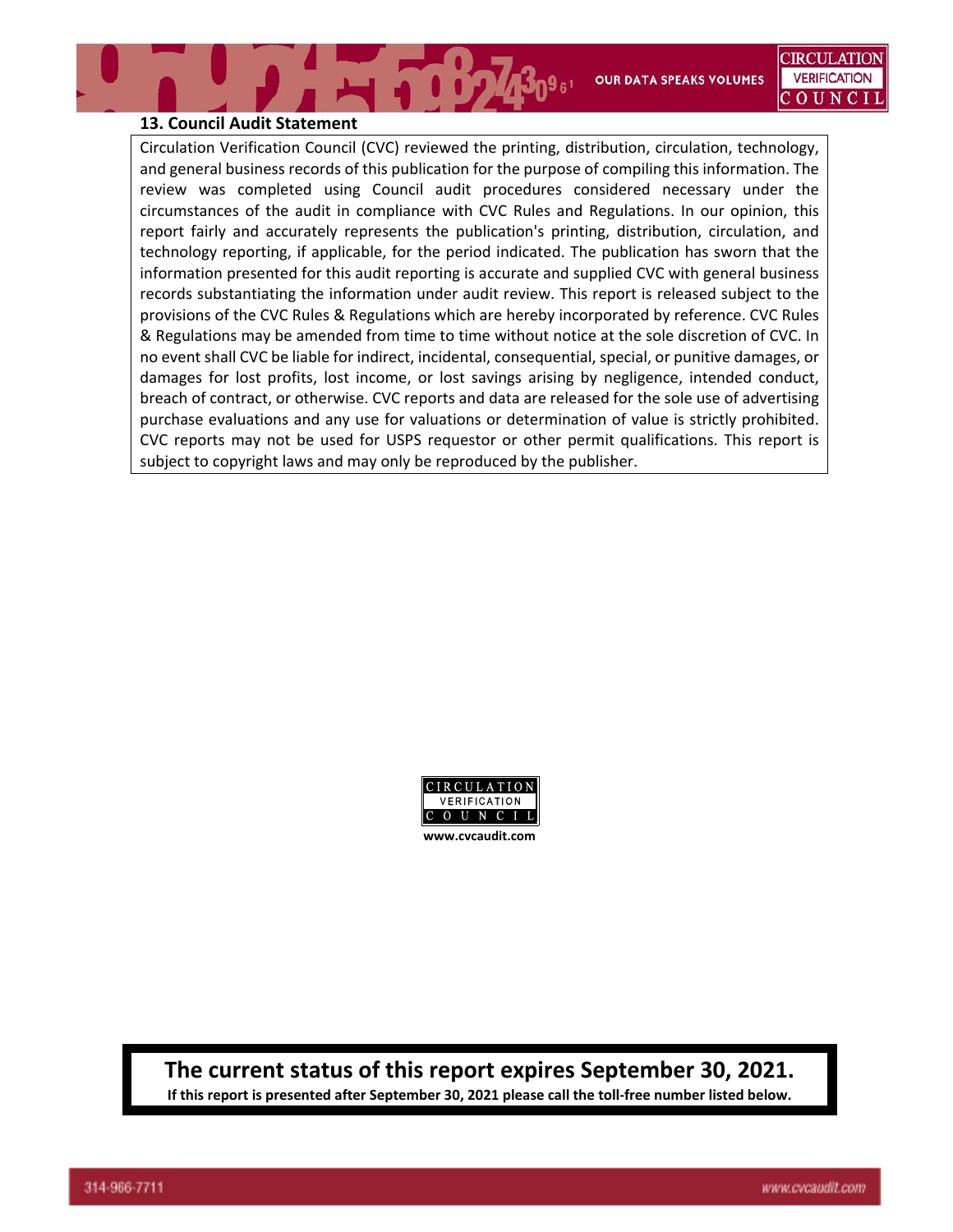The Circulation Verification Council surveyed The Camrose Booster readers in the primary market areas indicated in publication's CVC audit report. The purpose was to identify the number of individuals who indicate they have read at least two of the last four issues of the publication, and gather study information solely for advertising purchase evaluations. Market statistics estimates appearing in CVC reports, when available, are obtained from EASI Software. CVC study sources can include, but are not limited to, residential and cell phone surveys, online surveys, email surveys, and/or social media surveys. Study source data can include, but are not limited to, residential phone listings, cell phone exchanges, publisher delivery lists, opt‐in email, online, and/or social media databases. Residential and cell phone survey populations consist of adults age 18 and over, living in households within the survey area. Within this area, each individual had a known (or "non-zero") probability of being selected for the random sample. Surveys were conducted solely with predesignated respondents and no substitutions were permitted. Initial survey attempts were spread evenly across all survey days (i.e., Tuesday through Saturday). A minimum of 250 completed surveys, or 2.5% of net circulation for publications under 10,000 circulation is required with no more than one survey per household. Survey Procedures: To ensure the highest degree of comparability and to facilitate the survey process, a standard, consistent, specified list of questions was asked. Surveys were conducted over a minimum period of two weeks to minimize the impact of weather and/or special circumstances. Every effort was made to ensure that surveys were assigned randomly by day and that an approximately equal number of surveys were completed on each survey day. Where appropriate, data was balanced and/or weighted by Postal Code using up‐to‐date known demographics: gender, age, number of adults in household and ethnicity in those cases where one minority comprised no lessthan ten percent of the total population. Non‐responses to any single question were eliminated from the survey. In all cases, at least four attempts were made to contact all pre‐designated respondents. Every effort was made to surmount language, cultural, behavioral and other barriers to a successful survey; and to the extent feasible, contact attempts were scheduled on a random basis. During the survey process, no questions were asked prior to the readership question, with the exception of a qualifying question designed to determine the Postal Code of the individual; and a general warm-up call explanation designed to put the respondent at ease. Warm-up questions did not include any reference to a publication itself or the nature of the study information. The study followed recommended guidelines developed in part from established media usage and evaluation guidelines. Survey totals may not equal 100% due to rounding. The Circulation Verification Council estimates that all the information in this survey has a maximum error margin of +/‐4% at the 95% confidence level. 251 Survey respondents were interviewed during the verification of carrier delivery and mail distribution. 0 Survey respondents reported reading a minimum of two of the last four issues through single copy, controlled bulk, or pass along distribution. 0 Survey respondents responded to a geo‐coded outbound email verification. This publication did not participate in the CVC online research program.

 **Average estimated readers per edition during the audit period: 1.7** \*Readership estimates compiled from 2020 CVC circulation & readership study data.

1. The Camrose Booster is distributed regularly in your area. Do you regularly read or look through The Camrose Booster?

YES 251 Survey Respondents

2. Do you frequently purchase products or services from ads seen in The Camrose Booster?

| YES | 191 | 76.1% |
|-----|-----|-------|
| NO  | 60  | 23.9% |

**OUR DATA SPEAKS VOLUMES** 

3. How long do you keep The Camrose Booster before discarding it?

| 47% | 1-2 Days       |
|-----|----------------|
| 21% | 3-4 Days       |
| 14% | 5-6 Days       |
| 18% | 1 Week or More |
|     |                |

4. Reader Gender (Voice recognition ‐ Gender Bias Rotation)

Reader

Demographics

- 48% Male Readers
- 52% Female Readers



IRCULATION **VERIFICATION** 

OUNCIL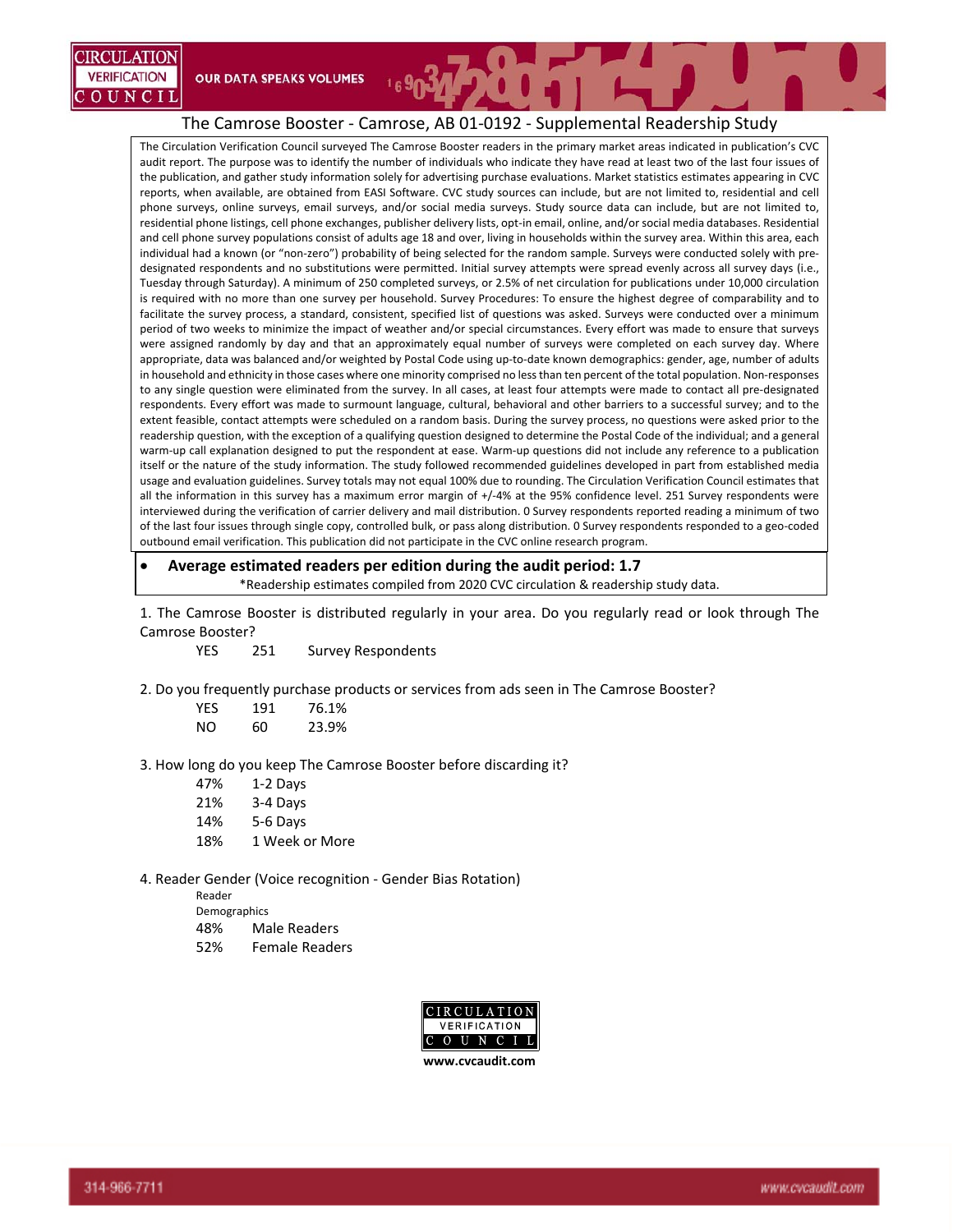5. What range best describes your age.

Reader

| Demographics |                   |
|--------------|-------------------|
| $01%$        | $18 - 20$         |
| 01%          | $21 - 24$         |
| 09%          | $25 - 34$         |
| 20%          | 35 - 44           |
| 21%          | 45 - 54           |
| 26%          | $55 - 64$         |
| 21%          | 65 - 74           |
| 02%          | 75 - 84           |
| $01%$        | 85 years or older |

6. How often do you read the classified advertisements in The Camrose Booster?

- 20% Always
- 33% Often
- 30% Seldom
- 17% Never

7. How often do you shop using coupons?

- 18% Always **Often**
- 
- 36% Seldom
- 10% Never

8. Some stores use separate flyers or inserts to advertise specials and sales. How often would you read or look at inserts in The Camrose Booster?

- 51% Always
- 22% Sometimes
- 16% Seldom
- 11% Never



**www.cvcaudit.com**